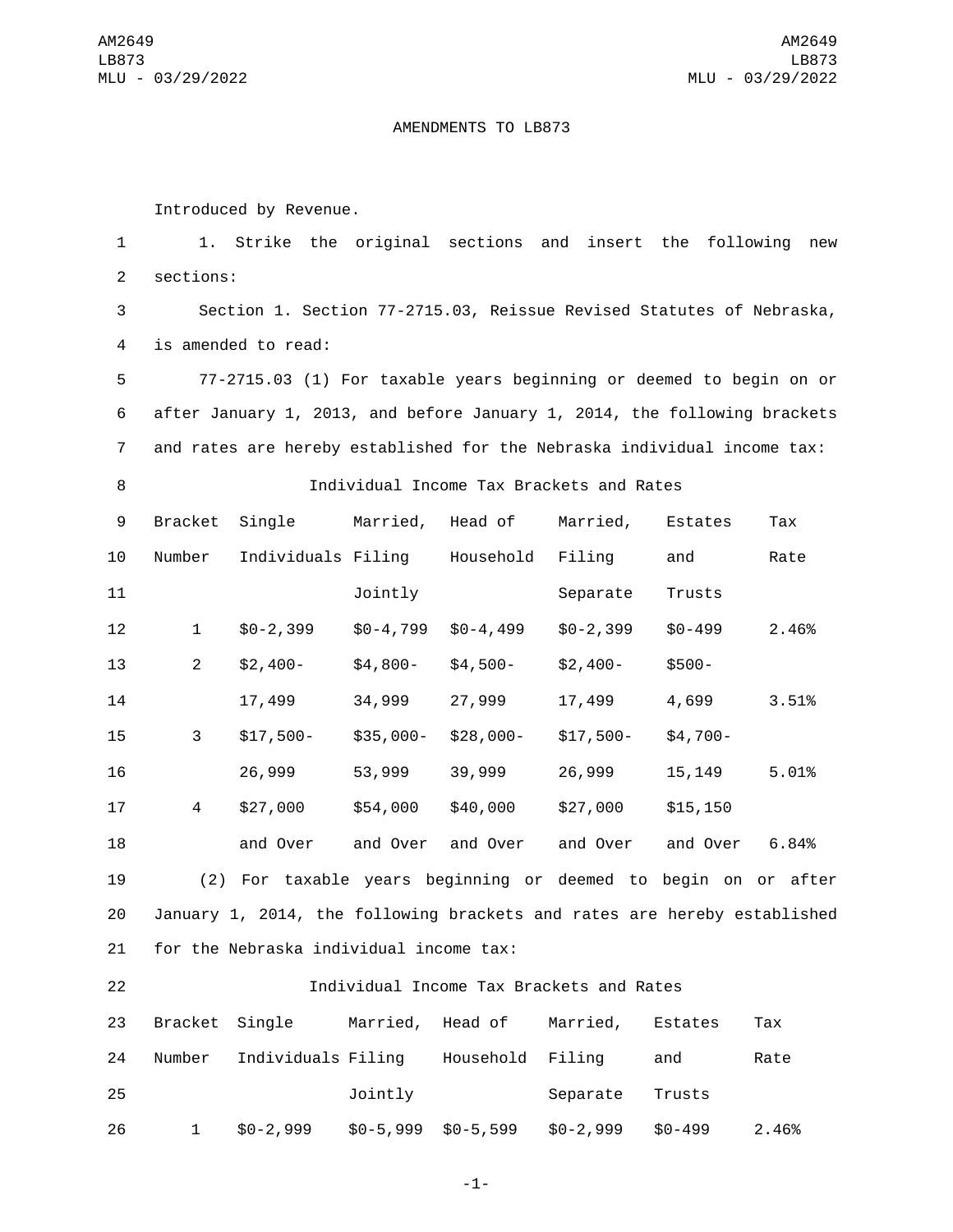| $\mathbf{1}$     | $\overline{2}$ | $$3,000-$                                                            | \$6,000-        | $$5,600-$         | $$3,000-$           | $$500 -$        |          |
|------------------|----------------|----------------------------------------------------------------------|-----------------|-------------------|---------------------|-----------------|----------|
| 2                |                | 17,999                                                               | 35,999          | 28,799            | 17,999              | 4,699           | 3.51%    |
| 3                | 3              | $$18,000-$                                                           | \$36,000-       | \$28,800-         | $$18,000-$          | $$4,700-$       |          |
| 4                |                | 28,999                                                               | 57,999          | 42,999            | 28,999              | 15,149          | 5.01%    |
| 5                | $\overline{4}$ | \$29,000                                                             | \$58,000        | \$43,000          | \$29,000            | \$15,150        |          |
| 6                |                | and Over                                                             | <u>and Over</u> | <u>and Over</u>   | <u>and Over</u>     | <u>and Over</u> | Top Rate |
| $\overline{7}$   | 4              | \$29,000                                                             | \$58,000        | \$43,000          | \$29,000            | \$15,150        |          |
| 8                |                | and Over                                                             |                 | and Over and Over | <del>and Over</del> | and Over        | 6.84%    |
| $\boldsymbol{9}$ |                | For purposes of this subsection, the top rate shall be:              |                 |                   |                     |                 |          |
| 10               |                | (a) 6.84% for taxable years beginning or deemed to begin on or after |                 |                   |                     |                 |          |
| 11               |                | January 1, 2014, and before January 1, 2023;                         |                 |                   |                     |                 |          |
| 12               |                | (b) 6.64% for taxable years beginning or deemed to begin on or after |                 |                   |                     |                 |          |
| 13               |                | January 1, 2023, and before January 1, 2024;                         |                 |                   |                     |                 |          |
| 14               |                | (c) 6.44% for taxable years beginning or deemed to begin on or after |                 |                   |                     |                 |          |
| 15               |                | January 1, 2024, and before January 1, 2025;                         |                 |                   |                     |                 |          |
| 16               |                | (d) 6.24% for taxable years beginning or deemed to begin on or after |                 |                   |                     |                 |          |
| 17               |                | January 1, 2025, and before January 1, 2026;                         |                 |                   |                     |                 |          |
| 18               |                | (e) 6.00% for taxable years beginning or deemed to begin on or after |                 |                   |                     |                 |          |
| 19               |                | January 1, 2026, and before January 1, 2027; and                     |                 |                   |                     |                 |          |
| 20               |                | (f) 5.84% for taxable years beginning or deemed to begin on or after |                 |                   |                     |                 |          |

21 January 1, 2027.

 (3)(a) For taxable years beginning or deemed to begin on or after January 1, 2015, the minimum and maximum dollar amounts for each income tax bracket provided in subsection (2) of this section shall be adjusted for inflation by the percentage determined under subdivision (3)(b) of this section. The rate applicable to any such income tax bracket shall not be changed as part of any adjustment under this subsection. The minimum and maximum dollar amounts for each income tax bracket as adjusted shall be rounded to the nearest ten-dollar amount. If the adjusted amount for any income tax bracket ends in a five, it shall be

-2-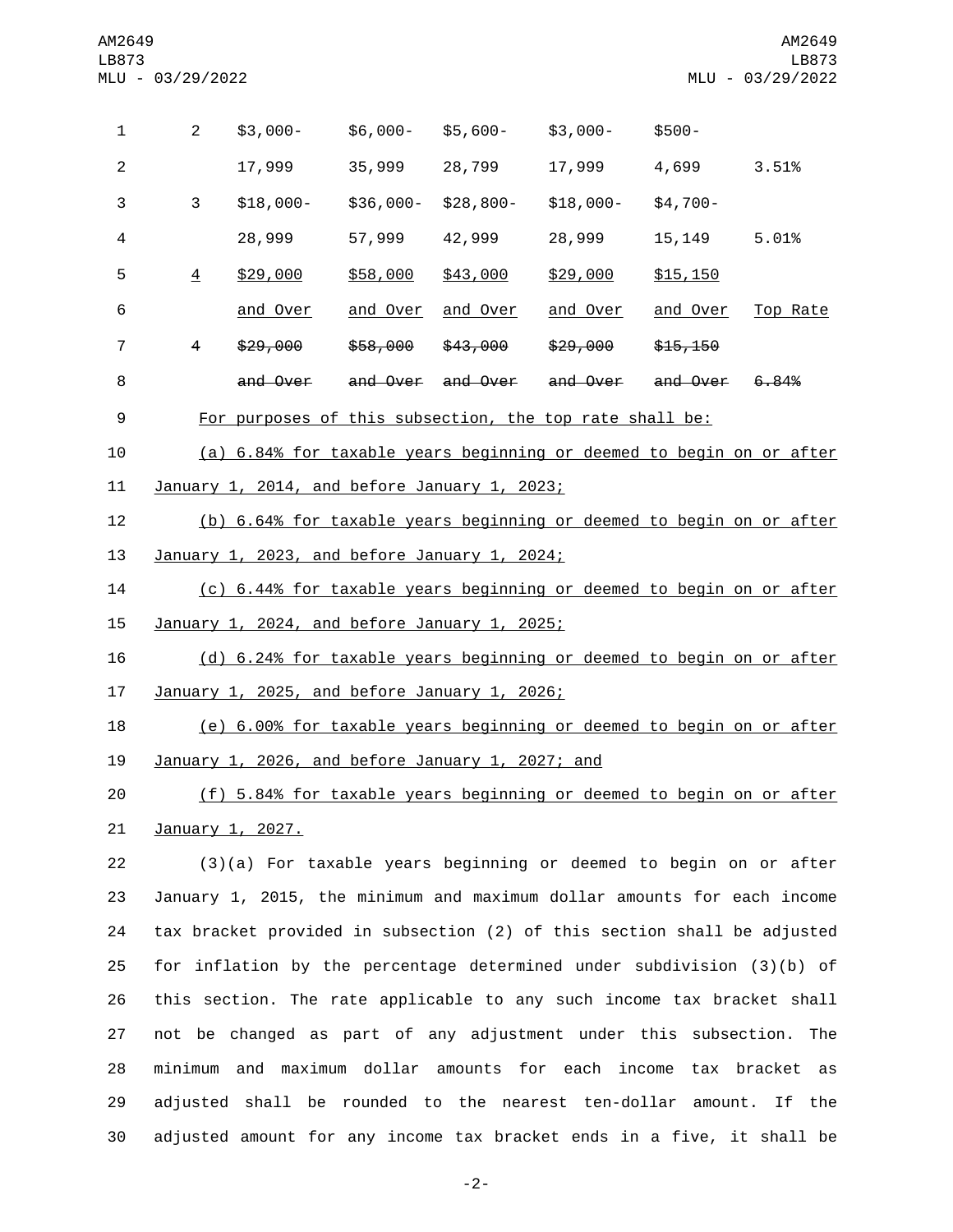1 rounded up to the nearest ten-dollar amount.

 (b)(i) For taxable years beginning or deemed to begin on or after January 1, 2015, and before January 1, 2018, the Tax Commissioner shall adjust the income tax brackets by the percentage determined pursuant to the provisions of section 1(f) of the Internal Revenue Code of 1986, as it existed prior to December 22, 2017, except that in section 1(f)(3)(B) of the code the year 2013 shall be substituted for the year 1992. For 2015, the Tax Commissioner shall then determine the percent change from the twelve months ending on August 31, 2013, to the twelve months ending on August 31, 2014, and in each subsequent year, from the twelve months ending on August 31, 2013, to the twelve months ending on August 31 of the year preceding the taxable year. The Tax Commissioner shall prescribe new tax rate schedules that apply in lieu of the schedules set forth in 14 subsection (2) of this section.

 (ii) For taxable years beginning or deemed to begin on or after January 1, 2018, the Tax Commissioner shall adjust the income tax brackets based on the percentage change in the Consumer Price Index for All Urban Consumers published by the federal Bureau of Labor Statistics from the twelve months ending on August 31, 2016, to the twelve months ending on August 31 of the year preceding the taxable year. The Tax Commissioner shall prescribe new tax rate schedules that apply in lieu of the schedules set forth in subsection (2) of this section.

 (4) Whenever the tax brackets or tax rates are changed by the Legislature, the Tax Commissioner shall update the tax rate schedules to reflect the new tax brackets or tax rates and shall publish such updated 26 schedules.

 (5) The Tax Commissioner shall prepare, from the rate schedules, tax tables which can be used by a majority of the taxpayers to determine their Nebraska tax liability. The design of the tax tables shall be determined by the Tax Commissioner. The size of the tax table brackets may change as the level of income changes. The difference in tax between

-3-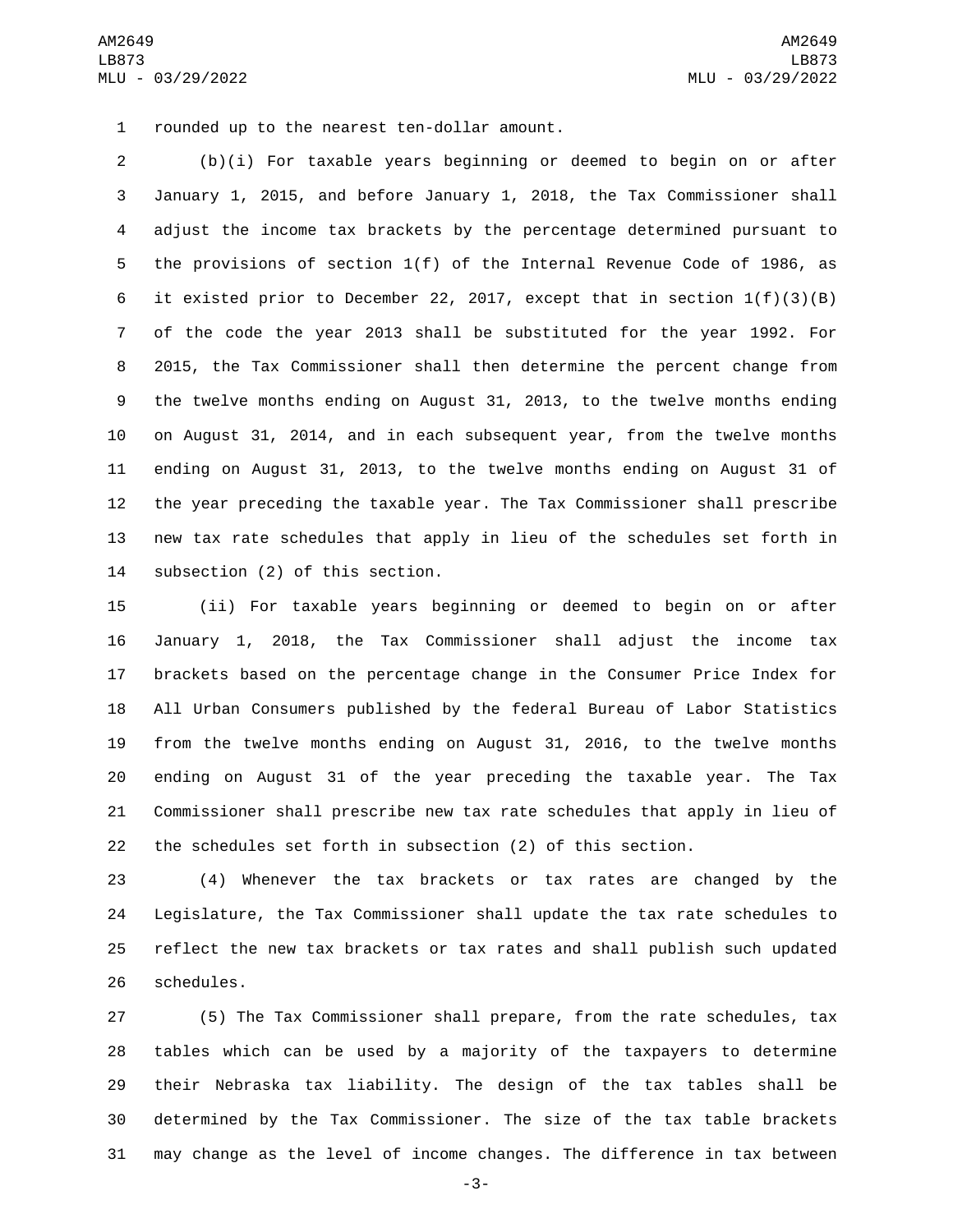two tax table brackets shall not exceed fifteen dollars. The Tax Commissioner may build the personal exemption credit and standard 3 deduction amounts into the tax tables.

 (6) For taxable years beginning or deemed to begin on or after January 1, 2013, the tax rate applied to other federal taxes included in the computation of the Nebraska individual income tax shall be 29.6 7 percent.

 (7) The Tax Commissioner may require by rule and regulation that all taxpayers shall use the tax tables if their income is less than the 10 maximum income included in the tax tables.

 Sec. 2. Section 77-2716, Revised Statutes Supplement, 2021, is 12 amended to read:

 77-2716 (1) The following adjustments to federal adjusted gross income or, for corporations and fiduciaries, federal taxable income shall 15 be made for interest or dividends received:

 (a)(i) There shall be subtracted interest or dividends received by the owner of obligations of the United States and its territories and possessions or of any authority, commission, or instrumentality of the United States to the extent includable in gross income for federal income tax purposes but exempt from state income taxes under the laws of the 21 United States; and

 (ii) There shall be subtracted interest received by the owner of obligations of the State of Nebraska or its political subdivisions or authorities which are Build America Bonds to the extent includable in 25 gross income for federal income tax purposes;

 (b) There shall be subtracted that portion of the total dividends and other income received from a regulated investment company which is attributable to obligations described in subdivision (a) of this subsection as reported to the recipient by the regulated investment 30 company;

(c) There shall be added interest or dividends received by the owner

-4-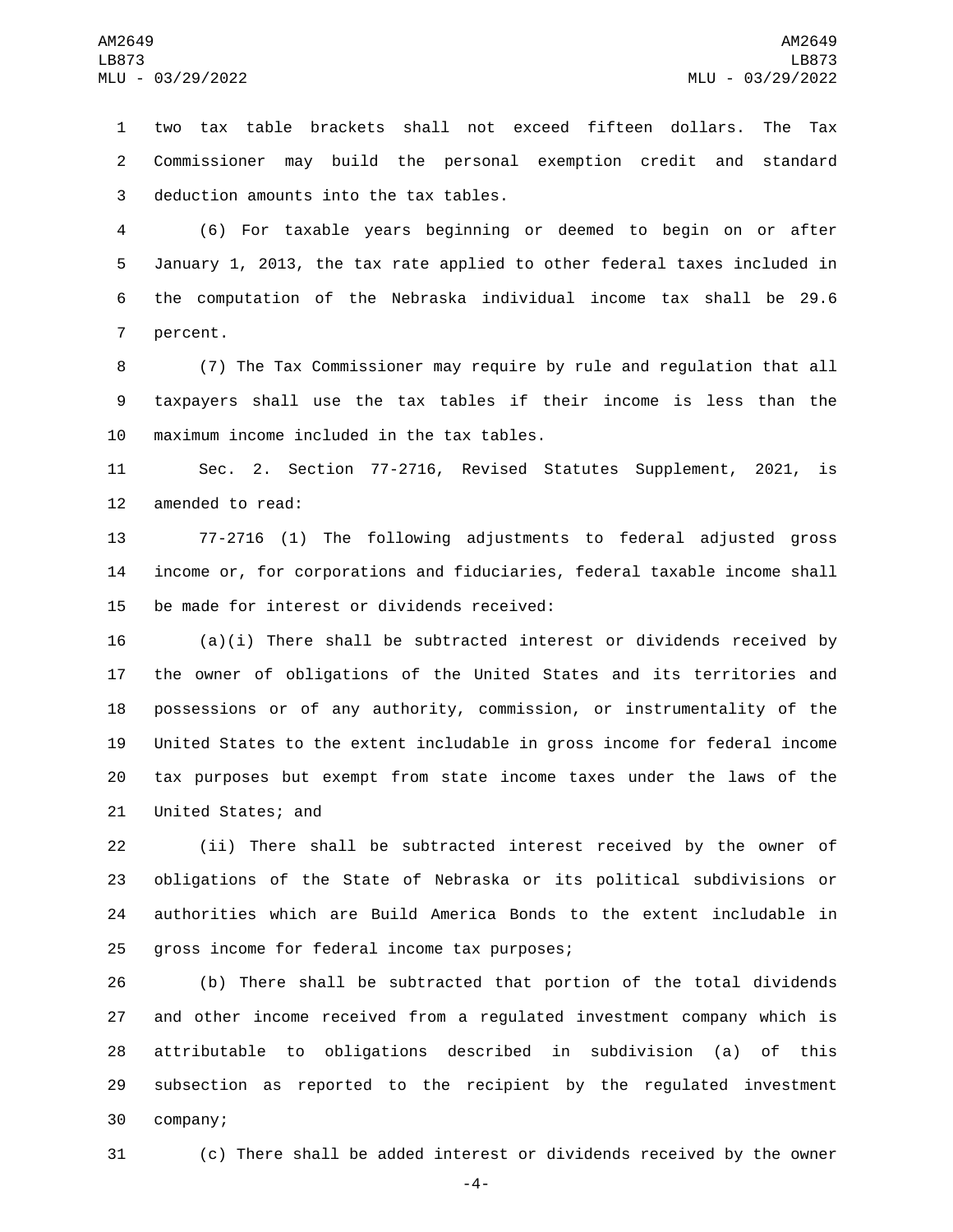of obligations of the District of Columbia, other states of the United States, or their political subdivisions, authorities, commissions, or instrumentalities to the extent excluded in the computation of gross income for federal income tax purposes except that such interest or dividends shall not be added if received by a corporation which is a 6 regulated investment company;

 (d) There shall be added that portion of the total dividends and other income received from a regulated investment company which is attributable to obligations described in subdivision (c) of this subsection and excluded for federal income tax purposes as reported to the recipient by the regulated investment company; and

 (e)(i) Any amount subtracted under this subsection shall be reduced by any interest on indebtedness incurred to carry the obligations or securities described in this subsection or the investment in the regulated investment company and by any expenses incurred in the production of interest or dividend income described in this subsection to the extent that such expenses, including amortizable bond premiums, are 18 deductible in determining federal taxable income.

 (ii) Any amount added under this subsection shall be reduced by any expenses incurred in the production of such income to the extent disallowed in the computation of federal taxable income.

 (2) There shall be allowed a net operating loss derived from or connected with Nebraska sources computed under rules and regulations adopted and promulgated by the Tax Commissioner consistent, to the extent possible under the Nebraska Revenue Act of 1967, with the laws of the United States. For a resident individual, estate, or trust, the net operating loss computed on the federal income tax return shall be adjusted by the modifications contained in this section. For a nonresident individual, estate, or trust or for a partial-year resident individual, the net operating loss computed on the federal return shall be adjusted by the modifications contained in this section and any

-5-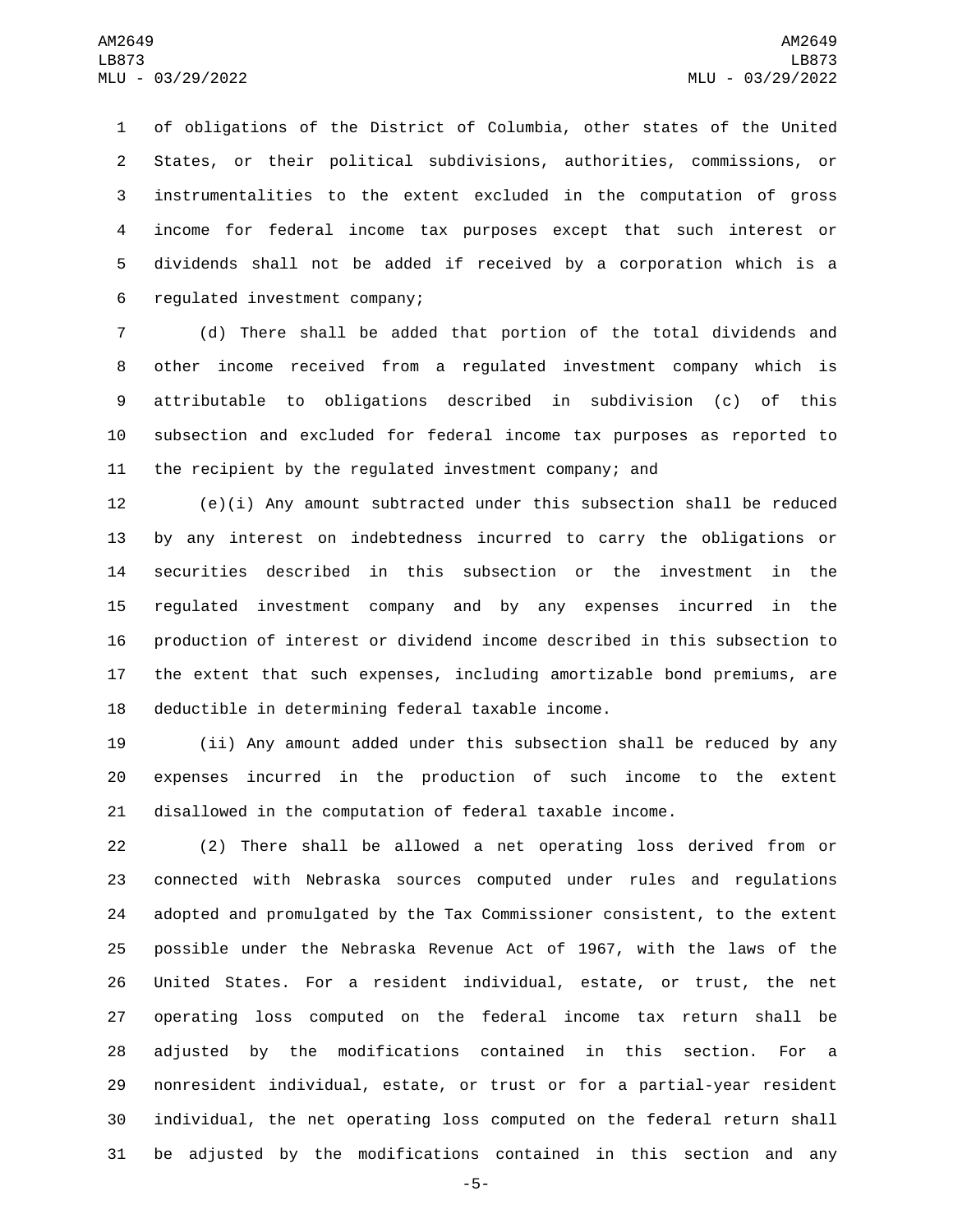carryovers or carrybacks shall be limited to the portion of the loss 2 derived from or connected with Nebraska sources.

 (3) There shall be subtracted from federal adjusted gross income for all taxable years beginning on or after January 1, 1987, the amount of any state income tax refund to the extent such refund was deducted under the Internal Revenue Code, was not allowed in the computation of the tax due under the Nebraska Revenue Act of 1967, and is included in federal 8 adjusted gross income.

 (4) Federal adjusted gross income, or, for a fiduciary, federal taxable income shall be modified to exclude the portion of the income or loss received from a small business corporation with an election in effect under subchapter S of the Internal Revenue Code or from a limited liability company organized pursuant to the Nebraska Uniform Limited Liability Company Act that is not derived from or connected with Nebraska 15 sources as determined in section 77-2734.01.

 (5) There shall be subtracted from federal adjusted gross income or, for corporations and fiduciaries, federal taxable income dividends received or deemed to be received from corporations which are not subject 19 to the Internal Revenue Code.

 (6) There shall be subtracted from federal taxable income a portion of the income earned by a corporation subject to the Internal Revenue Code of 1986 that is actually taxed by a foreign country or one of its political subdivisions at a rate in excess of the maximum federal tax rate for corporations. The taxpayer may make the computation for each foreign country or for groups of foreign countries. The portion of the taxes that may be deducted shall be computed in the following manner:

 (a) The amount of federal taxable income from operations within a foreign taxing jurisdiction shall be reduced by the amount of taxes actually paid to the foreign jurisdiction that are not deductible solely because the foreign tax credit was elected on the federal income tax 31 return;

-6-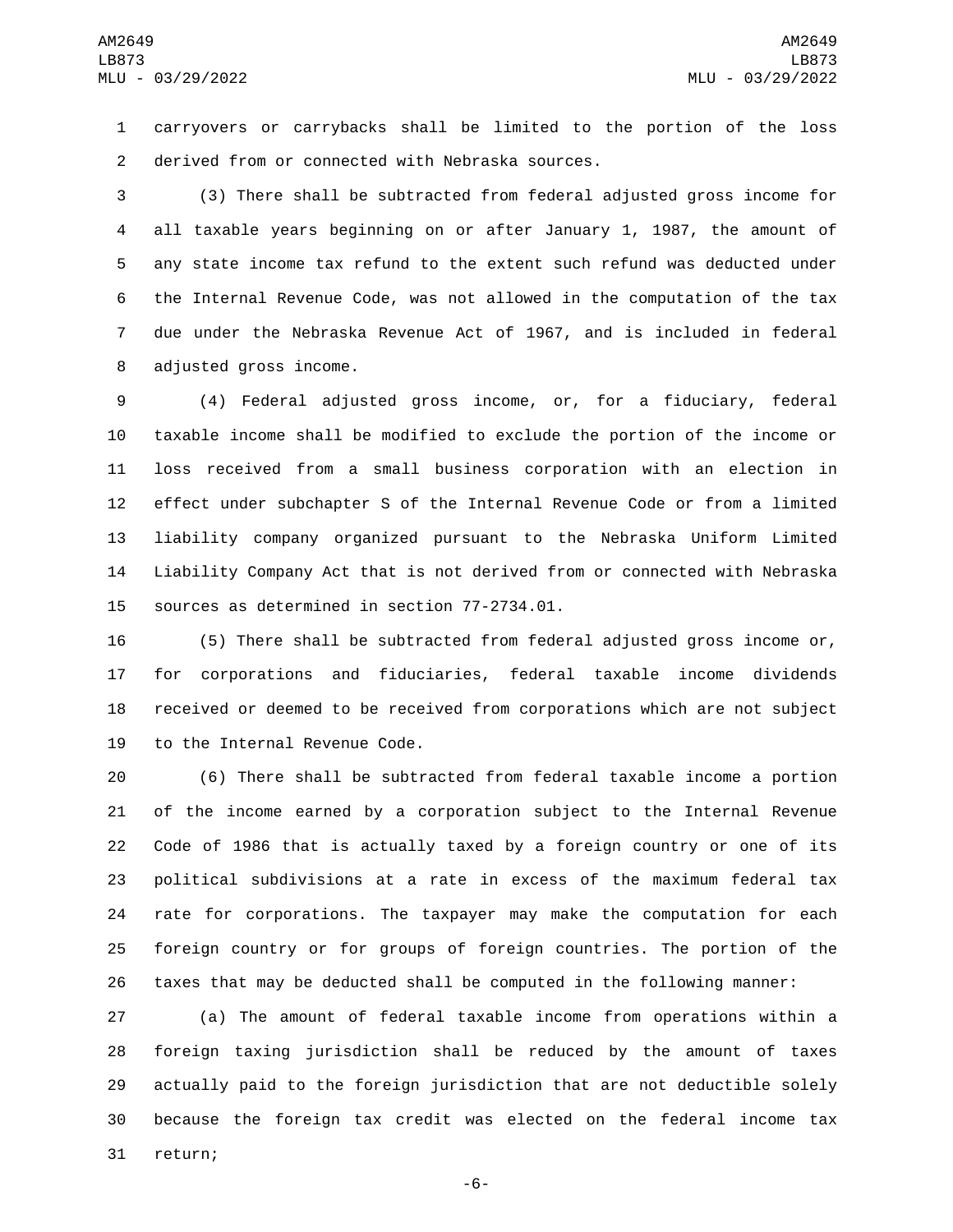(b) The amount of after-tax income shall be divided by one minus the maximum tax rate for corporations in the Internal Revenue Code; and

 (c) The result of the calculation in subdivision (b) of this subsection shall be subtracted from the amount of federal taxable income used in subdivision (a) of this subsection. The result of such calculation, if greater than zero, shall be subtracted from federal 7 taxable income.

 (7) Federal adjusted gross income shall be modified to exclude any amount repaid by the taxpayer for which a reduction in federal tax is 10 allowed under section  $1341(a)(5)$  of the Internal Revenue Code.

 (8)(a) Federal adjusted gross income or, for corporations and fiduciaries, federal taxable income shall be reduced, to the extent included, by income from interest, earnings, and state contributions received from the Nebraska educational savings plan trust created in sections 85-1801 to 85-1817 and any account established under the achieving a better life experience program as provided in sections 17 77-1401 to 77-1409.

 (b) Federal adjusted gross income or, for corporations and fiduciaries, federal taxable income shall be reduced by any contributions as a participant in the Nebraska educational savings plan trust or contributions to an account established under the achieving a better life experience program made for the benefit of a beneficiary as provided in sections 77-1401 to 77-1409, to the extent not deducted for federal income tax purposes, but not to exceed five thousand dollars per married filing separate return or ten thousand dollars for any other return. With respect to a qualified rollover within the meaning of section 529 of the Internal Revenue Code from another state's plan, any interest, earnings, and state contributions received from the other state's educational savings plan which is qualified under section 529 of the code shall qualify for the reduction provided in this subdivision. For contributions by a custodian of a custodial account including rollovers from another

-7-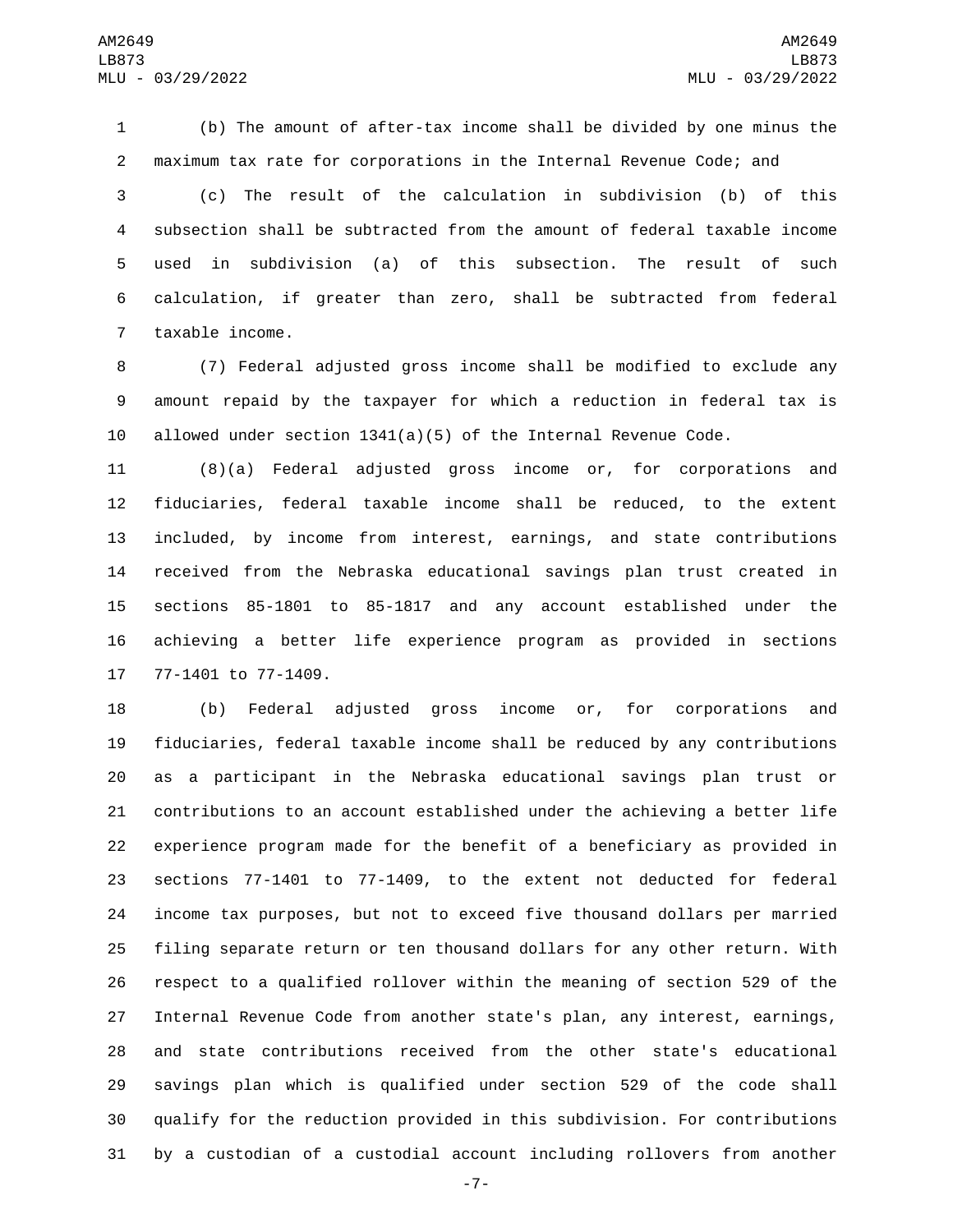custodial account, the reduction shall only apply to funds added to the 2 custodial account after January 1, 2014.

 (c) For taxable years beginning or deemed to begin on or after January 1, 2021, under the Internal Revenue Code of 1986, as amended, federal adjusted gross income shall be reduced, to the extent included in the adjusted gross income of an individual, by the amount of any contribution made by the individual's employer into an account under the Nebraska educational savings plan trust owned by the individual, not to exceed five thousand dollars per married filing separate return or ten 10 thousand dollars for any other return.

 (d) Federal adjusted gross income or, for corporations and fiduciaries, federal taxable income shall be increased by:

 (i) The amount resulting from the cancellation of a participation agreement refunded to the taxpayer as a participant in the Nebraska educational savings plan trust to the extent previously deducted under 16 subdivision  $(8)(b)$  of this section; and

 (ii) The amount of any withdrawals by the owner of an account established under the achieving a better life experience program as provided in sections 77-1401 to 77-1409 for nonqualified expenses to the extent previously deducted under subdivision (8)(b) of this section.

 (9)(a) For income tax returns filed after September 10, 2001, for taxable years beginning or deemed to begin before January 1, 2006, under the Internal Revenue Code of 1986, as amended, federal adjusted gross income or, for corporations and fiduciaries, federal taxable income shall be increased by eighty-five percent of any amount of any federal bonus depreciation received under the federal Job Creation and Worker Assistance Act of 2002 or the federal Jobs and Growth Tax Act of 2003, under section 168(k) or section 1400L of the Internal Revenue Code of 1986, as amended, for assets placed in service after September 10, 2001, 30 and before December 31, 2005.

(b) For a partnership, limited liability company, cooperative,

-8-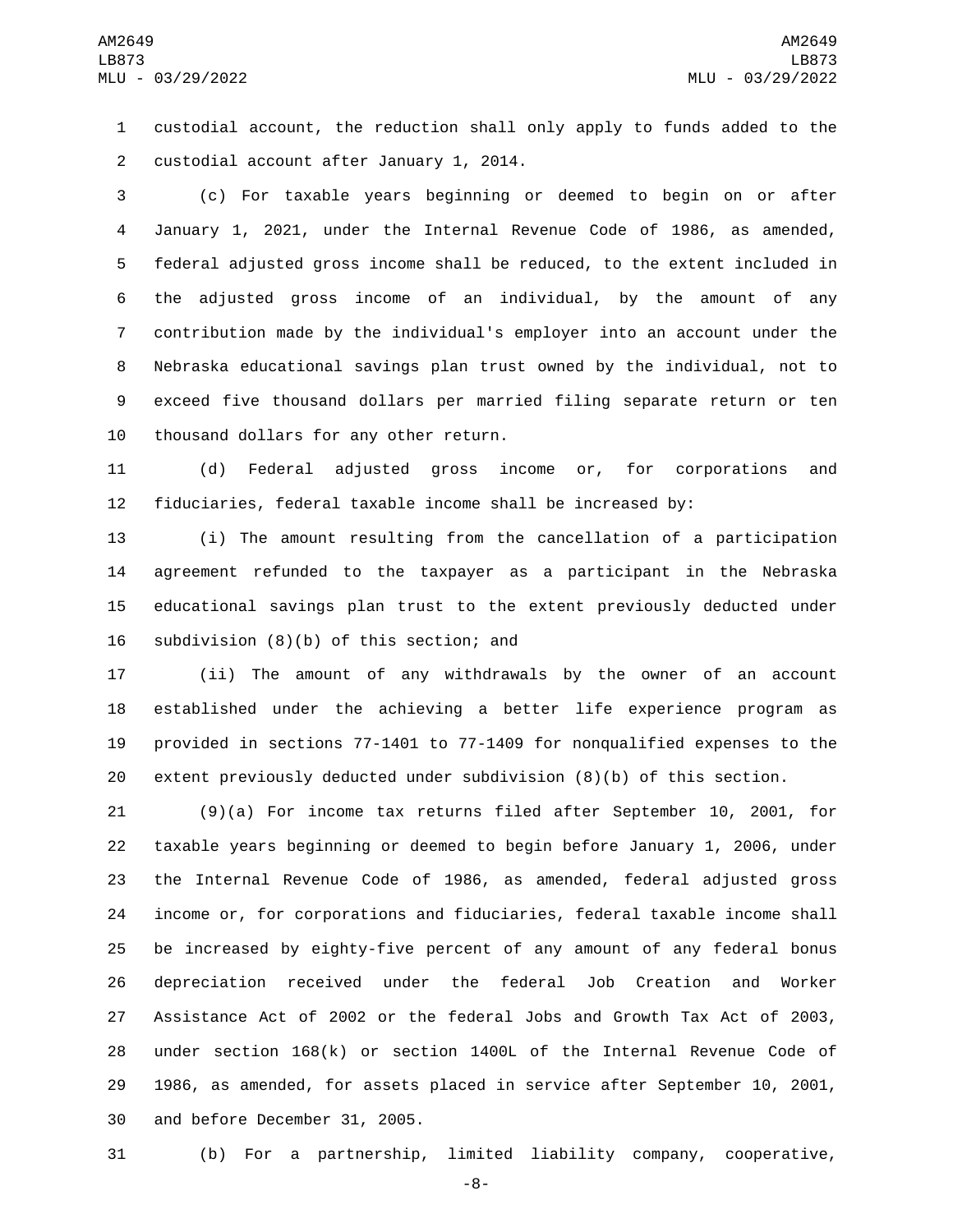including any cooperative exempt from income taxes under section 521 of the Internal Revenue Code of 1986, as amended, limited cooperative association, subchapter S corporation, or joint venture, the increase shall be distributed to the partners, members, shareholders, patrons, or beneficiaries in the same manner as income is distributed for use against 6 their income tax liabilities.

 (c) For a corporation with a unitary business having activity both inside and outside the state, the increase shall be apportioned to Nebraska in the same manner as income is apportioned to the state by 10 section 77-2734.05.

 (d) The amount of bonus depreciation added to federal adjusted gross income or, for corporations and fiduciaries, federal taxable income by this subsection shall be subtracted in a later taxable year. Twenty percent of the total amount of bonus depreciation added back by this subsection for tax years beginning or deemed to begin before January 1, 2003, under the Internal Revenue Code of 1986, as amended, may be subtracted in the first taxable year beginning or deemed to begin on or after January 1, 2005, under the Internal Revenue Code of 1986, as amended, and twenty percent in each of the next four following taxable years. Twenty percent of the total amount of bonus depreciation added back by this subsection for tax years beginning or deemed to begin on or after January 1, 2003, may be subtracted in the first taxable year beginning or deemed to begin on or after January 1, 2006, under the Internal Revenue Code of 1986, as amended, and twenty percent in each of 25 the next four following taxable years.

 (10) For taxable years beginning or deemed to begin on or after January 1, 2003, and before January 1, 2006, under the Internal Revenue Code of 1986, as amended, federal adjusted gross income or, for corporations and fiduciaries, federal taxable income shall be increased by the amount of any capital investment that is expensed under section 179 of the Internal Revenue Code of 1986, as amended, that is in excess

-9-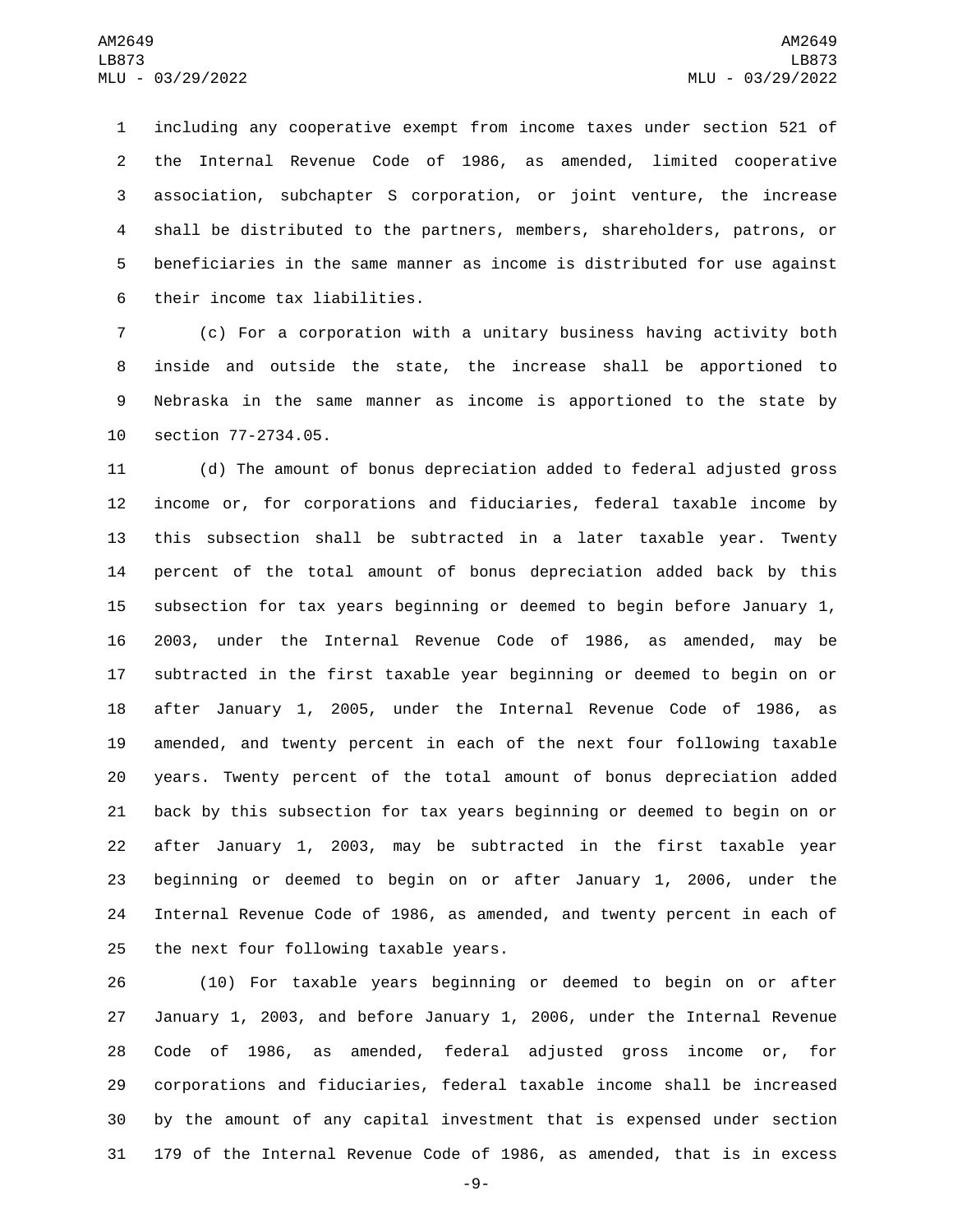of twenty-five thousand dollars that is allowed under the federal Jobs and Growth Tax Act of 2003. Twenty percent of the total amount of expensing added back by this subsection for tax years beginning or deemed to begin on or after January 1, 2003, may be subtracted in the first taxable year beginning or deemed to begin on or after January 1, 2006, under the Internal Revenue Code of 1986, as amended, and twenty percent 7 in each of the next four following tax years.

 (11)(a) For taxable years beginning or deemed to begin before January 1, 2018, under the Internal Revenue Code of 1986, as amended, federal adjusted gross income shall be reduced by contributions, up to two thousand dollars per married filing jointly return or one thousand dollars for any other return, and any investment earnings made as a participant in the Nebraska long-term care savings plan under the Long- Term Care Savings Plan Act, to the extent not deducted for federal income 15 tax purposes.

 (b) For taxable years beginning or deemed to begin before January 1, 2018, under the Internal Revenue Code of 1986, as amended, federal adjusted gross income shall be increased by the withdrawals made as a participant in the Nebraska long-term care savings plan under the act by a person who is not a qualified individual or for any reason other than transfer of funds to a spouse, long-term care expenses, long-term care insurance premiums, or death of the participant, including withdrawals made by reason of cancellation of the participation agreement, to the extent previously deducted as a contribution or as investment earnings.

 (12) There shall be added to federal adjusted gross income for individuals, estates, and trusts any amount taken as a credit for franchise tax paid by a financial institution under sections 77-3801 to 77-3807 as allowed by subsection (5) of section 77-2715.07.

 (13)(a) For taxable years beginning or deemed to begin on or after January 1, 2015, and before January 1, 2025, under the Internal Revenue Code of 1986, as amended, federal adjusted gross income shall be reduced

-10-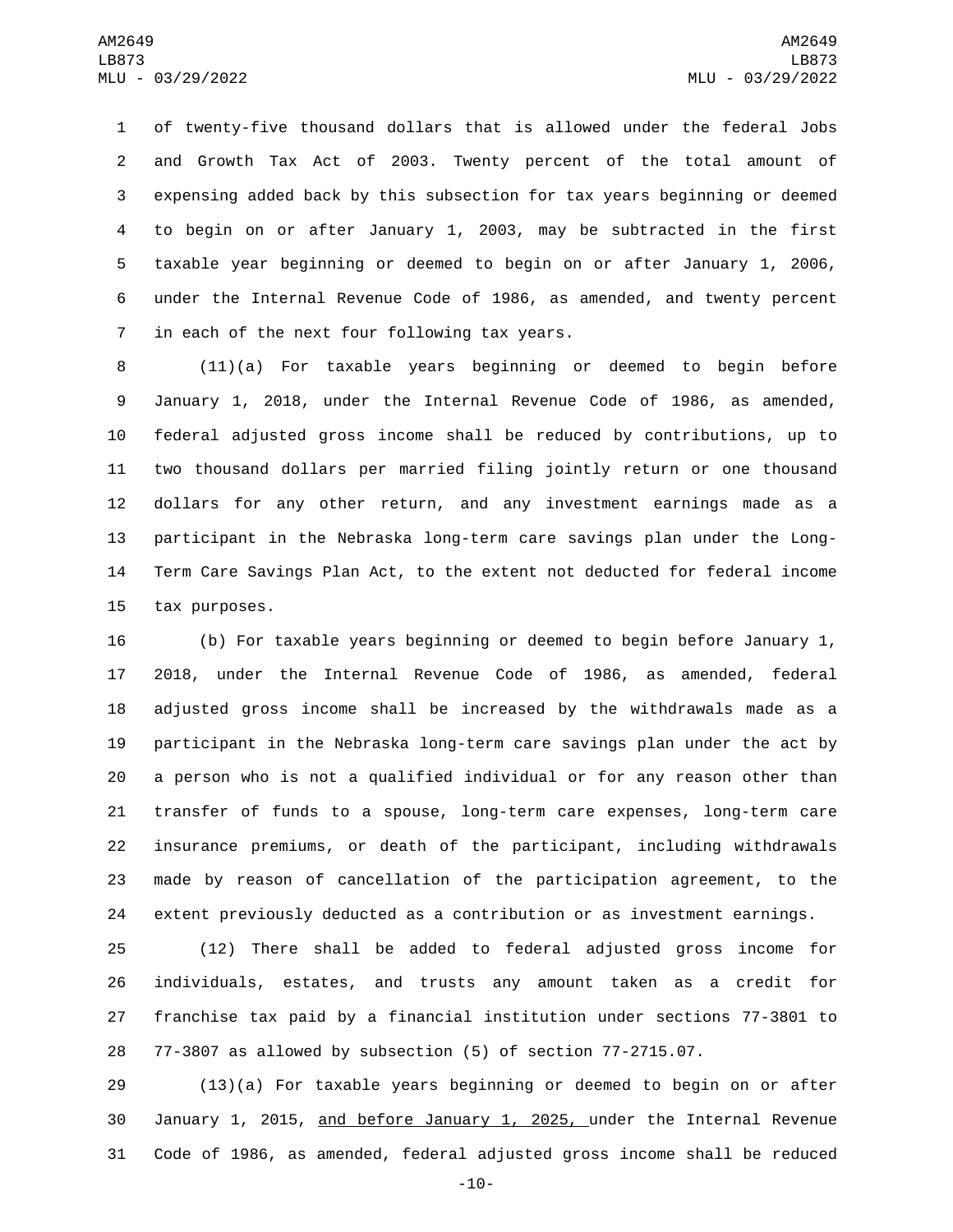by the amount received as benefits under the federal Social Security Act which are included in the federal adjusted gross income if:

 (i) For taxpayers filing a married filing joint return, federal adjusted gross income is fifty-eight thousand dollars or less; or

 (ii) For taxpayers filing any other return, federal adjusted gross income is forty-three thousand dollars or less.6

 (b) For taxable years beginning or deemed to begin on or after January 1, 2020, and before January 1, 2025, under the Internal Revenue Code of 1986, as amended, the Tax Commissioner shall adjust the dollar 10 amounts provided in subdivisions  $(13)(a)(i)$  and  $(ii)$  of this section by the same percentage used to adjust individual income tax brackets under 12 subsection (3) of section 77-2715.03.

 (c) For taxable years beginning or deemed to begin on or after 14 January 1, 2021, and before January 1, 2025, under the Internal Revenue Code of 1986, as amended, a taxpayer may claim the reduction to federal adjusted gross income allowed under this subsection or the reduction to federal adjusted gross income allowed under subsection (14) of this section, whichever provides the greater reduction.

 (14)(a) For taxable years beginning or deemed to begin on or after January 1, 2021, under the Internal Revenue Code of 1986, as amended, federal adjusted gross income shall be reduced by a percentage of the social security benefits that are received and included in federal adjusted gross income. The pertinent percentage shall be:

 (i) Five percent for taxable years beginning or deemed to begin on or after January 1, 2021, and before January 1, 2022, under the Internal 26 Revenue Code of 1986, as amended;

27 (ii) Forty Twenty percent for taxable years beginning or deemed to begin on or after January 1, 2022, and before January 1, 2023, under the 29 Internal Revenue Code of 1986, as amended;

 (iii) Sixty Thirty percent for taxable years beginning or deemed to begin on or after January 1, 2023, and before January 1, 2024, under the

-11-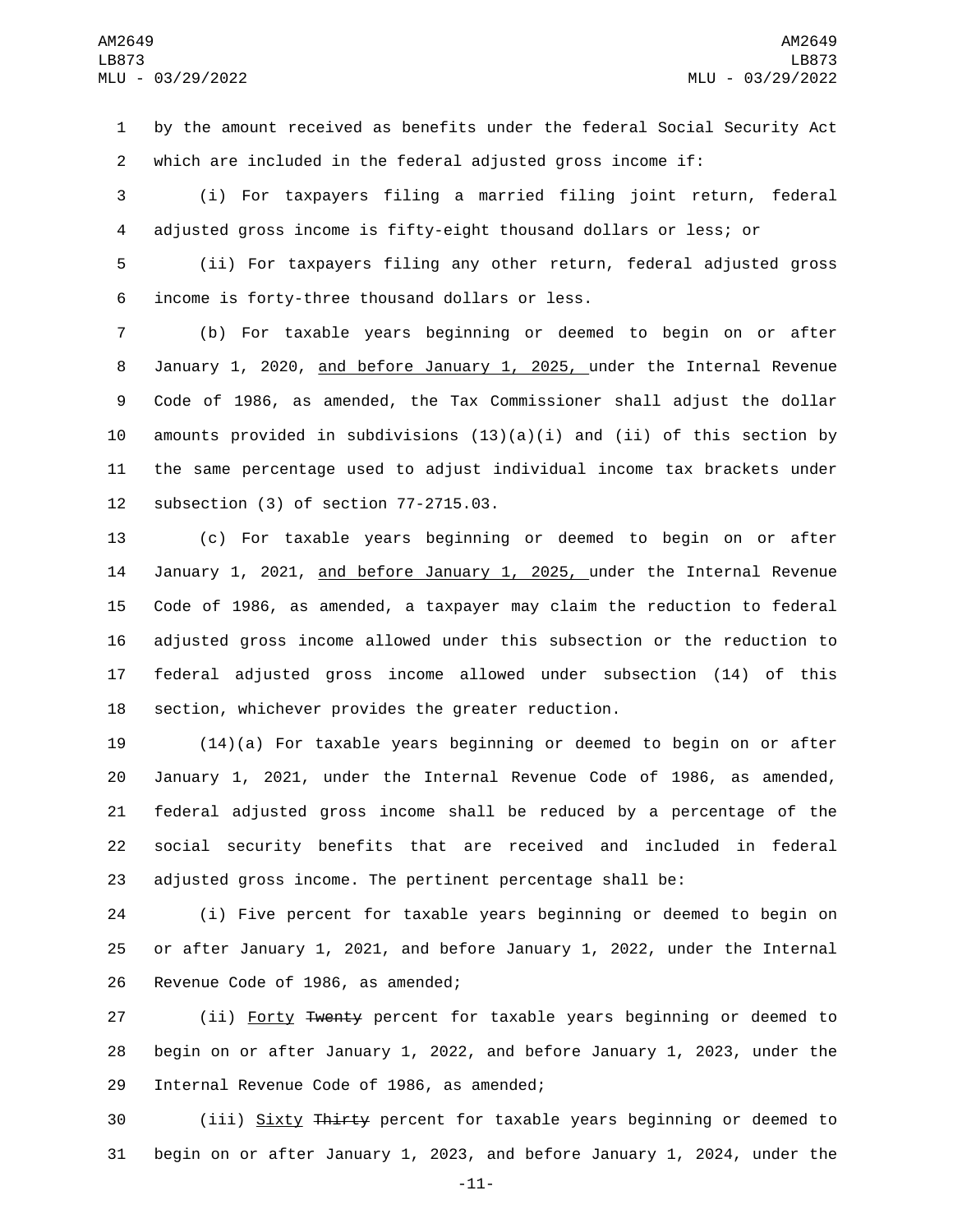Internal Revenue Code of 1986, as amended;1

 (iv) Eighty Forty percent for taxable years beginning or deemed to begin on or after January 1, 2024, and before January 1, 2025, under the Internal Revenue Code of 1986, as amended; and4

5 (v) One hundred Fifty percent for taxable years beginning or deemed to begin on or after January 1, 2025, under the Internal Revenue Code of 7 1986, as amended.

 (b) It is the intent of the Legislature to enact legislation within five years after August 28, 2021, to increase the percentage of social security benefits that are excluded under this subsection to (i) sixty percent for taxable years beginning or deemed to begin on or after January 1, 2026, and before January 1, 2027, under the Internal Revenue Code of 1986, as amended, (ii) seventy percent for taxable years beginning or deemed to begin on or after January 1, 2027, and before January 1, 2028, under the Internal Revenue Code of 1986, as amended, (iii) eighty percent for taxable years beginning or deemed to begin on or after January 1, 2028, and before January 1, 2029, under the Internal Revenue Code of 1986, as amended, (iv) ninety percent for taxable years beginning or deemed to begin on or after January 1, 2029, and before January 1, 2030, under the Internal Revenue Code of 1986, as amended, and  $(v)$  one hundred percent for taxable years beginning or deemed to begin on or after January 1, 2030, under the Internal Revenue Code of 1986, as 23 amended.

24  $(b)$   $(c)$  For purposes of this subsection, social security benefits means benefits received under the federal Social Security Act.

 $\left( c \right)$   $\left( d \right)$  For taxable years beginning or deemed to begin on or after January 1, 2021, and before January 1, 2025, under the Internal Revenue Code of 1986, as amended, a taxpayer may claim the reduction to federal adjusted gross income allowed under this subsection or the reduction to federal adjusted gross income allowed under subsection (13) of this section, whichever provides the greater reduction.

-12-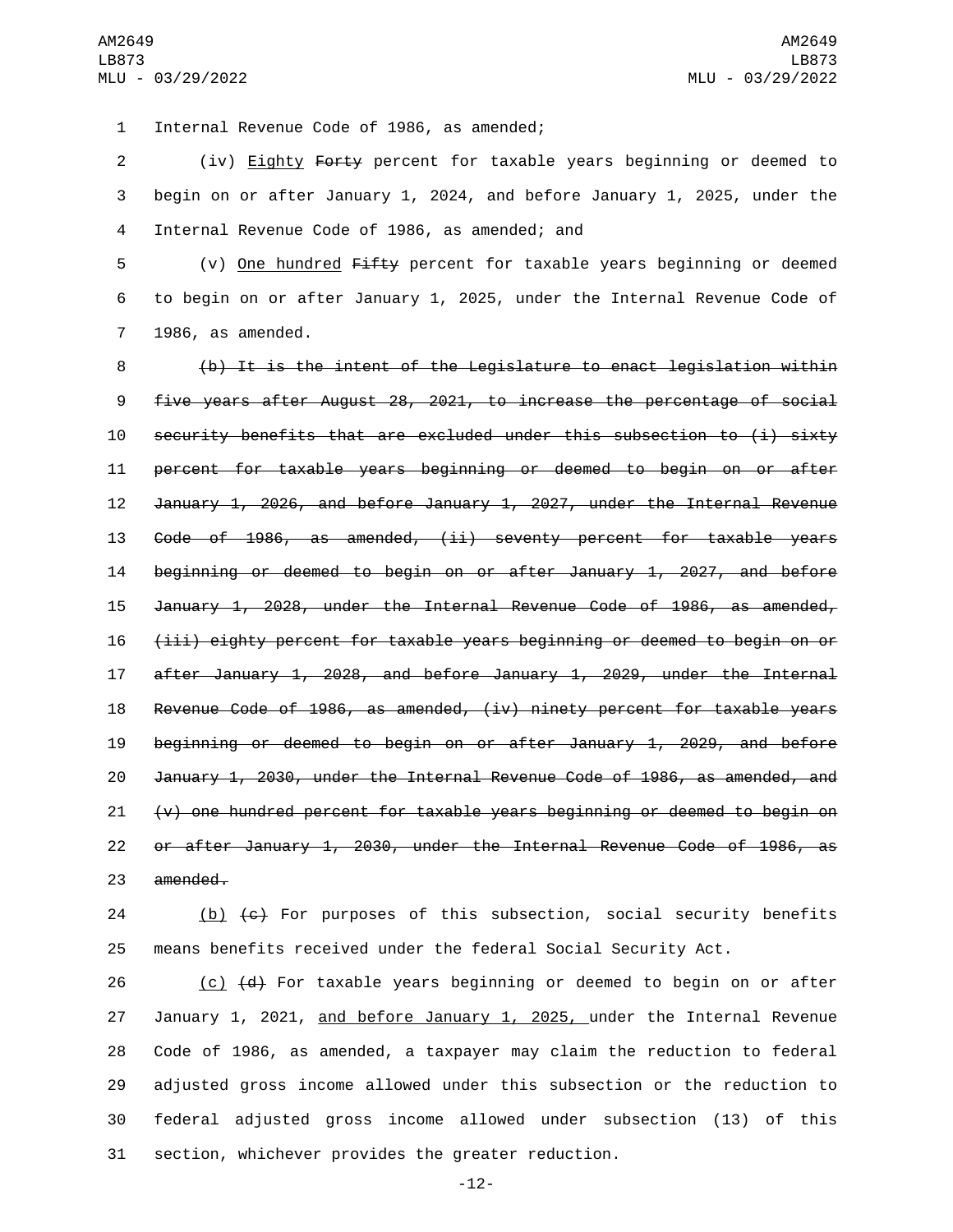(15)(a) For taxable years beginning or deemed to begin on or after January 1, 2015, and before January 1, 2022, under the Internal Revenue Code of 1986, as amended, an individual may make a one-time election within two calendar years after the date of his or her retirement from the military to exclude income received as a military retirement benefit by the individual to the extent included in federal adjusted gross income and as provided in this subdivision. The individual may elect to exclude forty percent of his or her military retirement benefit income for seven consecutive taxable years beginning with the year in which the election is made or may elect to exclude fifteen percent of his or her military retirement benefit income for all taxable years beginning with the year in which he or she turns sixty-seven years of age.

 (b) For taxable years beginning or deemed to begin on or after January 1, 2022, under the Internal Revenue Code of 1986, as amended, an individual may exclude one hundred percent of the military retirement benefit income received by such individual to the extent included in 17 federal adjusted gross income.

 (c) For purposes of this subsection, military retirement benefit means retirement benefits that are periodic payments attributable to service in the uniformed services of the United States for personal services performed by an individual prior to his or her retirement. The term includes retirement benefits described in this subdivision that are 23 reported to the individual on either:

 (i) An Internal Revenue Service Form 1099-R received from the United 25 States Department of Defense; or

 (ii) An Internal Revenue Service Form 1099-R received from the 27 United States Office of Personnel Management.

 (16) For taxable years beginning or deemed to begin on or after January 1, 2021, under the Internal Revenue Code of 1986, as amended, federal adjusted gross income shall be reduced by the amount received as a Segal AmeriCorps Education Award, to the extent such amount is included

-13-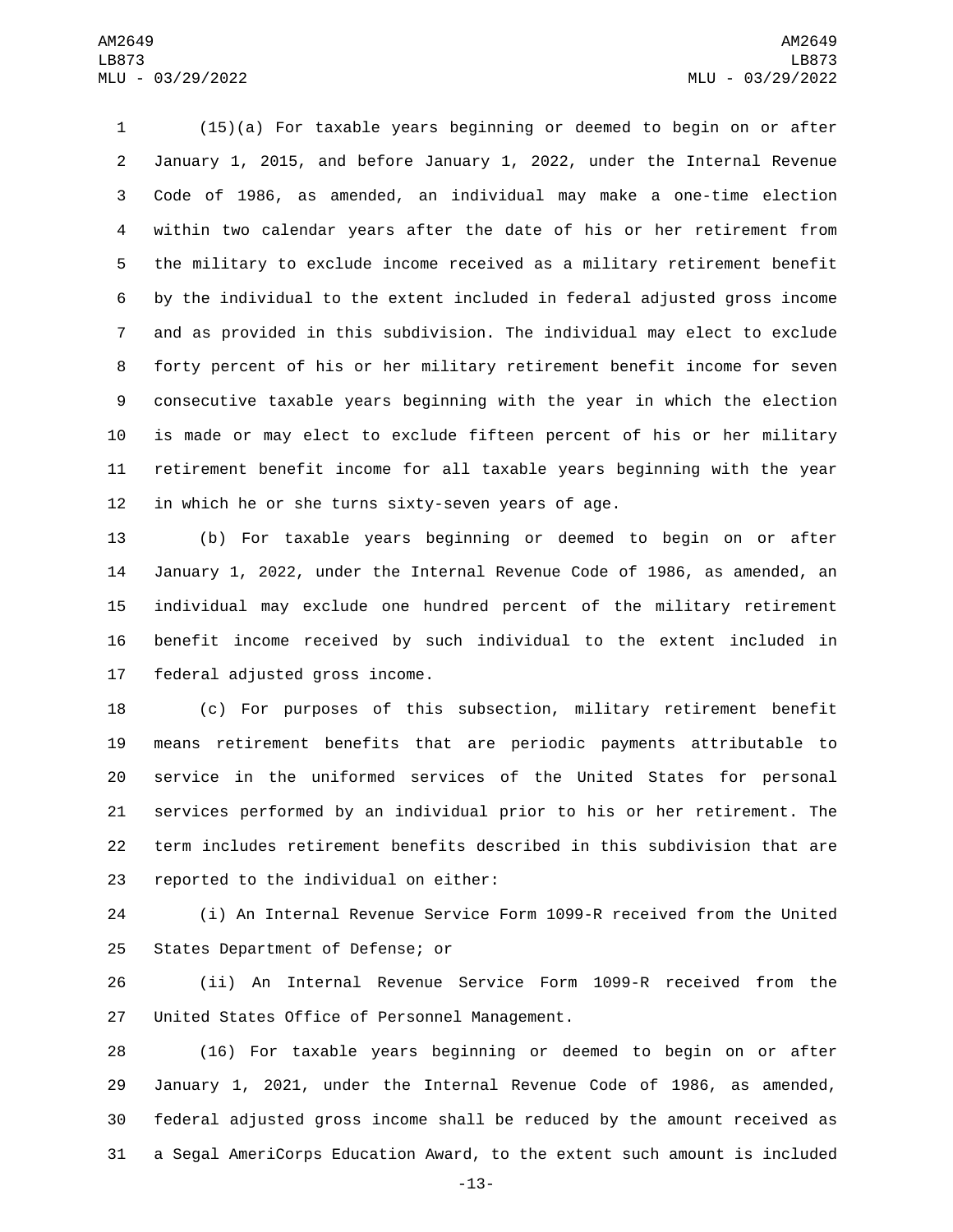1 in federal adjusted gross income.

 (17) For taxable years beginning or deemed to begin on or after January 1, 2022, under the Internal Revenue Code of 1986, as amended, federal adjusted gross income shall be reduced by the amount received by or on behalf of a firefighter for cancer benefits under the Firefighter Cancer Benefits Act to the extent included in federal adjusted gross 7 income.

 Sec. 3. Section 77-2734.02, Revised Statutes Supplement, 2021, is 9 amended to read:

 77-2734.02 (1) Except as provided in subsection (2) of this section, a tax is hereby imposed on the taxable income of every corporate taxpayer that is doing business in this state:

 (a) For taxable years beginning or deemed to begin before January 1, 2013, at a rate equal to one hundred fifty and eight-tenths percent of the primary rate imposed on individuals under section 77-2701.01 on the first one hundred thousand dollars of taxable income and at the rate of two hundred eleven percent of such rate on all taxable income in excess of one hundred thousand dollars. The resultant rates shall be rounded to 19 the nearest one hundredth of one percent;

 (b) For taxable years beginning or deemed to begin on or after January 1, 2013, and before January 1, 2022, at a rate equal to 5.58 percent on the first one hundred thousand dollars of taxable income and at the rate of 7.81 percent on all taxable income in excess of one 24 hundred thousand dollars;

 (c) For taxable years beginning or deemed to begin on or after January 1, 2022, and before January 1, 2023, at a rate equal to 5.58 percent on the first one hundred thousand dollars of taxable income and at the rate of 7.50 percent on all taxable income in excess of one 29 hundred thousand dollars; and

 (d) For taxable years beginning or deemed to begin on or after 31 January 1, 2023, and before January 1, 2024, at a rate equal to 5.58

-14-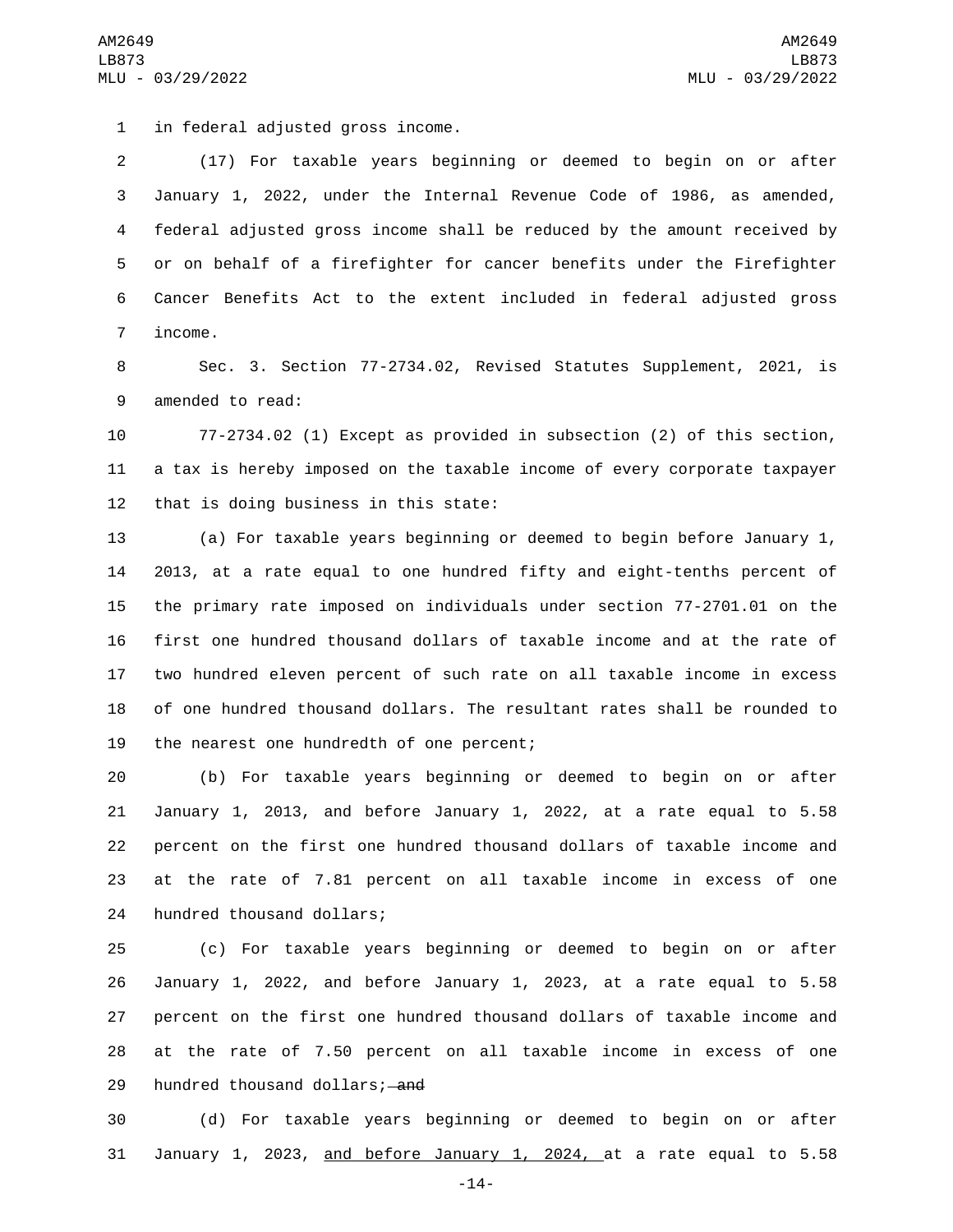| $\mathbf{1}$   | percent on the first one hundred thousand dollars of taxable income and |
|----------------|-------------------------------------------------------------------------|
| $\overline{2}$ | at the rate of 7.25 percent on all taxable income in excess of one      |
| 3              | hundred thousand dollars; $\div$                                        |
| $\overline{4}$ | (e) For taxable years beginning or deemed to begin on or after          |
| 5              | January 1, 2024, and before January 1, 2025, at a rate equal to 5.58    |
| 6              | percent on the first one hundred thousand dollars of taxable income and |
| $\overline{7}$ | at the rate of 6.50 percent on all taxable income in excess of one      |
| 8              | hundred thousand dollars;                                               |
| 9              | (f) For taxable years beginning or deemed to begin on or after          |
| 10             | January 1, 2025, and before January 1, 2026, at a rate equal to 5.58    |
| 11             | percent on the first one hundred thousand dollars of taxable income and |
| 12             | at the rate of 6.24 percent on all taxable income in excess of one      |
| 13             | hundred thousand dollars;                                               |
| 14             | (g) For taxable years beginning or deemed to begin on or after          |
| 15             | January 1, 2026, and before January 1, 2027, at a rate equal to 5.58    |
| 16             | percent on the first one hundred thousand dollars of taxable income and |
| 17             | at the rate of 6.00 percent on all taxable income in excess of one      |
| 18             | hundred thousand dollars; and                                           |
| 19             | (h) Eor taxable vears beginning or deemed to begin on or after          |

 (h) For taxable years beginning or deemed to begin on or after January 1, 2027, at a rate equal to 5.58 percent on the first one hundred 21 thousand dollars of taxable income and at the rate of 5.84 percent on all taxable income in excess of one hundred thousand dollars.

 It is the intent of the Legislature to enact legislation after August 28, 2021, to lower the tax rate applicable to income in excess of one hundred thousand dollars to 7.00 percent for taxable years beginning 26 or deemed to begin on or after January 1, 2024, and before January  $1<sub>r</sub>$  2025, and to 6.84 percent for taxable years beginning or deemed to begin 28 on or after January 1, 2025.

 For corporate taxpayers with a fiscal year that does not coincide with the calendar year, the individual rate used for this subsection shall be the rate in effect on the first day, or the day deemed to be the

-15-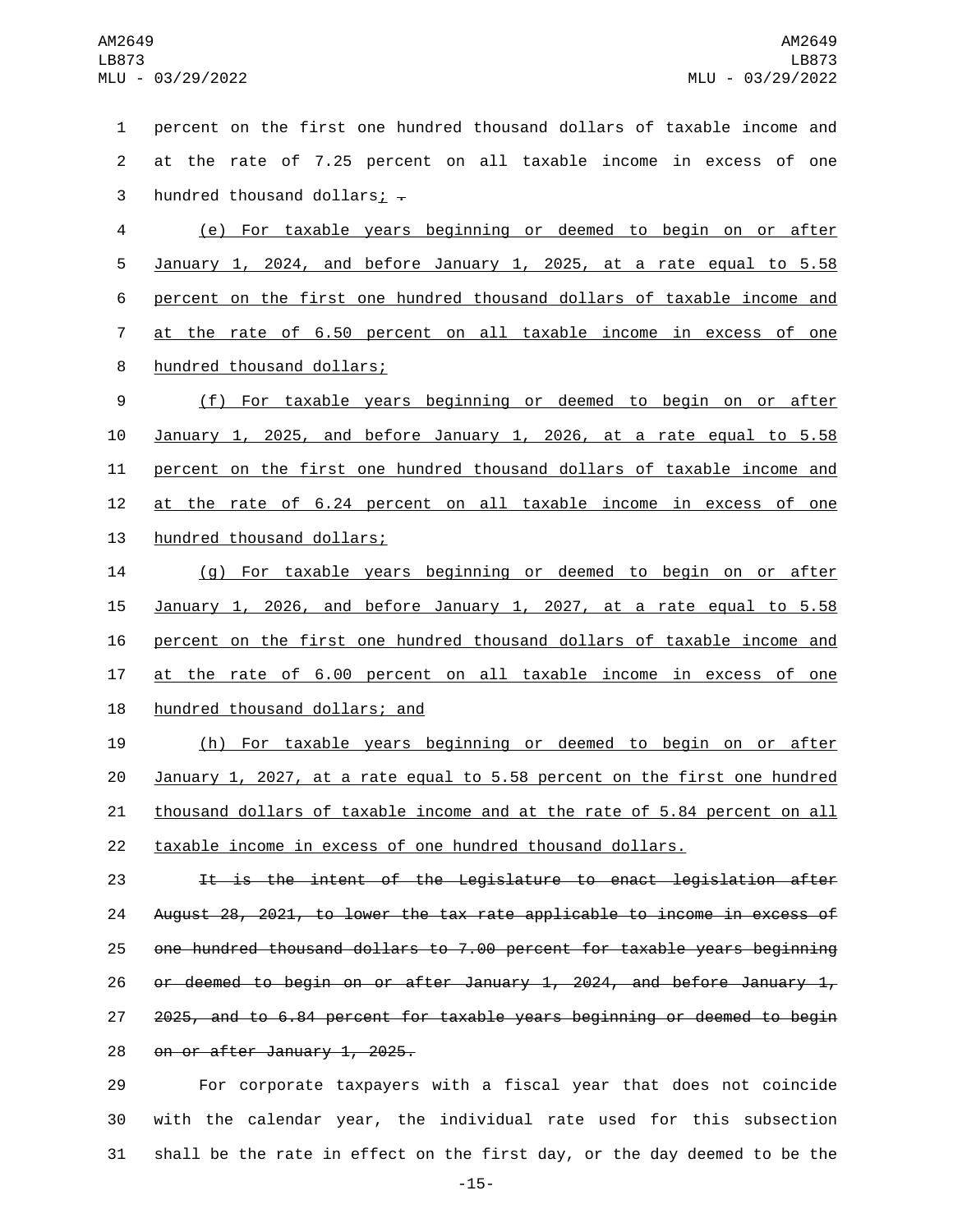1 first day, of the taxable year.

 (2) An insurance company shall be subject to taxation at the lesser of the rate described in subsection (1) of this section or the rate of tax imposed by the state or country in which the insurance company is domiciled if the insurance company can establish to the satisfaction of the Tax Commissioner that it is domiciled in a state or country other than Nebraska that imposes on Nebraska domiciled insurance companies a retaliatory tax against the tax described in subsection (1) of this 9 section.

 (3) For a corporate taxpayer that is subject to tax in another state, its taxable income shall be the portion of the taxpayer's federal taxable income, as adjusted, that is determined to be connected with the taxpayer's operations in this state pursuant to sections 77-2734.05 to 14 77-2734.15.

 (4) Each corporate taxpayer shall file only one income tax return 16 for each taxable year.

 Sec. 4. Section 77-6701, Revised Statutes Cumulative Supplement, 18 2020, is amended to read:

 77-6701 Sections 77-6701 to 77-6705 and section 7 of this act shall be known and may be cited as the Nebraska Property Tax Incentive Act.

 Sec. 5. Section 77-6702, Revised Statutes Cumulative Supplement, 22 2020, is amended to read:

77-6702 For purposes of the Nebraska Property Tax Incentive Act:

 (1) Allowable growth percentage means the percentage increase, if any, in the total assessed value of all real property in the state from the prior year to the current year, as determined by the department, except that in no case shall the allowable growth percentage exceed five 28 percent in any one year;

 (2) Community college taxes means property taxes levied on real property in this state by a community college area, excluding any property taxes levied for bonded indebtedness and any property taxes

-16-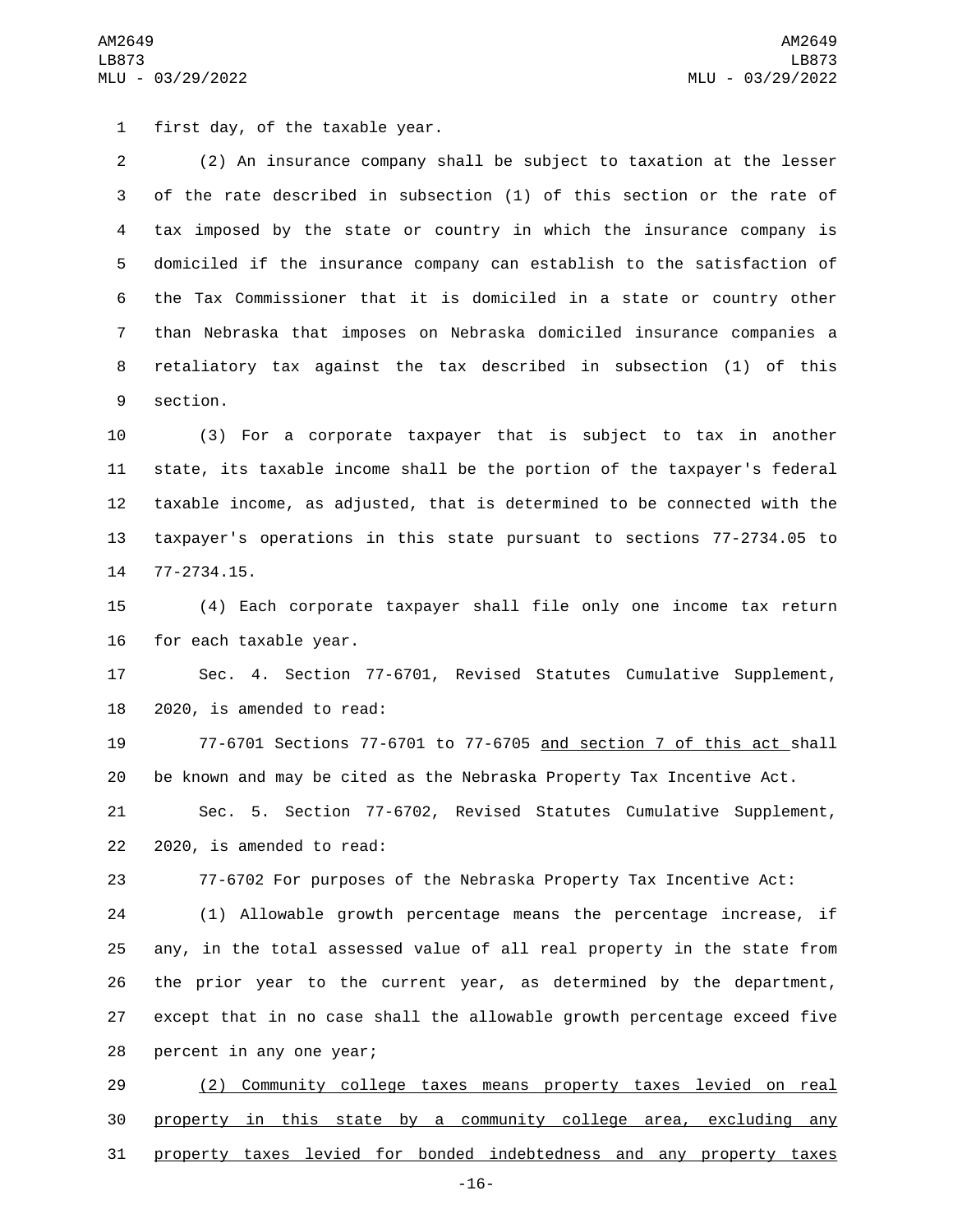levied as a result of an override of limits on property tax levies 2 approved by voters pursuant to section 77-3444;

(3) (2) Department means the Department of Revenue;

 (4) (3) Eligible taxpayer means any individual, corporation, partnership, limited liability company, trust, estate, or other entity that pays school district taxes or community college taxes during a 7 taxable year; and

 (5) (4) School district taxes means property taxes levied on real property in this state by a school district or multiple-district school system, excluding any property taxes levied for bonded indebtedness and any property taxes levied as a result of an override of limits on property tax levies approved by voters pursuant to section 77-3444.

 Sec. 6. Section 77-6703, Revised Statutes Supplement, 2021, is 14 amended to read:

 77-6703 (1) For taxable years beginning or deemed to begin on or after January 1, 2020, under the Internal Revenue Code of 1986, as amended, there shall be allowed to each eligible taxpayer a refundable credit against the income tax imposed by the Nebraska Revenue Act of 1967 or against the franchise tax imposed by sections 77-3801 to 77-3807. The credit shall be equal to the credit percentage for the taxable year, as set by the department under subsection (2) of this section, multiplied by the amount of school district taxes paid by the eligible taxpayer during 23 such taxable year.

 (2)(a) For taxable years beginning or deemed to begin during calendar year 2020, the department shall set the credit percentage so that the total amount of credits for such taxable years shall be one 27 hundred twenty-five million dollars;

 (b) For taxable years beginning or deemed to begin during calendar year 2021, the department shall set the credit percentage so that the total amount of credits for such taxable years shall be one hundred twenty-five million dollars plus either (i) the amount calculated for

-17-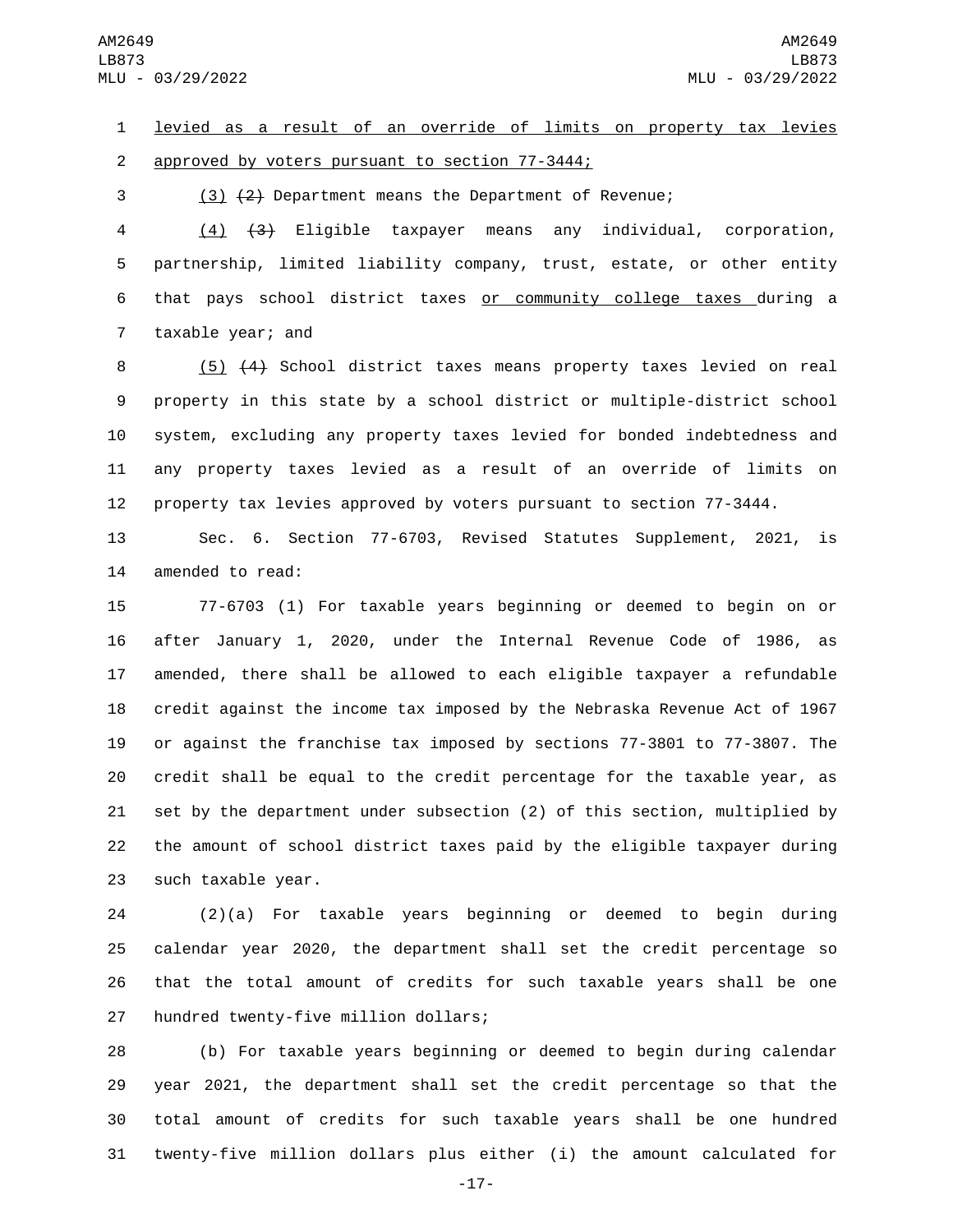1 such calendar year under subdivision (3)(b)(ii)(B) of section 77-4602 or 2 (ii) the amount calculated for such calendar year under subdivision (3) 3 (c)(ii)(B) of section 77-4602, whichever is applicable;

 (c) For taxable years beginning or deemed to begin during calendar year 2022, the department shall set the credit percentage so that the 6 total amount of credits for such taxable years shall be five hundred forty-eight million dollars the maximum amount of credits allowed under subdivision (2)(b) of this section plus either (i) the amount calculated for such calendar year under subdivision (3)(b)(ii)(B) of section 77-4602 or (ii) the amount calculated for such calendar year under subdivision  $(3)(c)(ii)(B)$  of section 77-4602, whichever is applicable;

12 (d) For taxable years beginning or deemed to begin during calendar 13 year 2023, the department shall set the credit percentage so that the 14 total amount of credits for such taxable years shall be five hundred 15 sixty million seven hundred thousand dollars the maximum amount of 16  $c$  credits allowed under subdivision (2)(c) of this section plus either (i) 17 the amount calculated for such calendar year under subdivision  $(3)(b)(ii)$ 18 (B) of section 77-4602 or (ii) the amount calculated for such calendar 19 year under subdivision  $(3)(c)(ii)(B)$  of section 77-4602, whichever is 20 applicable; and

 (e) For taxable years beginning or deemed to begin during calendar year 2024, the department shall set the credit percentage so that the total amount of credits for such taxable years shall be three hundred 24 seventy-five million dollars; and

25 (e)  $(f)$  For taxable years beginning or deemed to begin during calendar year 2024 2025 and each calendar year thereafter, the department shall set the credit percentage so that the total amount of credits for such taxable years shall be the maximum amount of credits allowed in the prior year increased by the allowable growth percentage.

30 (3) If the school district taxes are paid by a corporation having an 31 election in effect under subchapter S of the Internal Revenue Code, a

-18-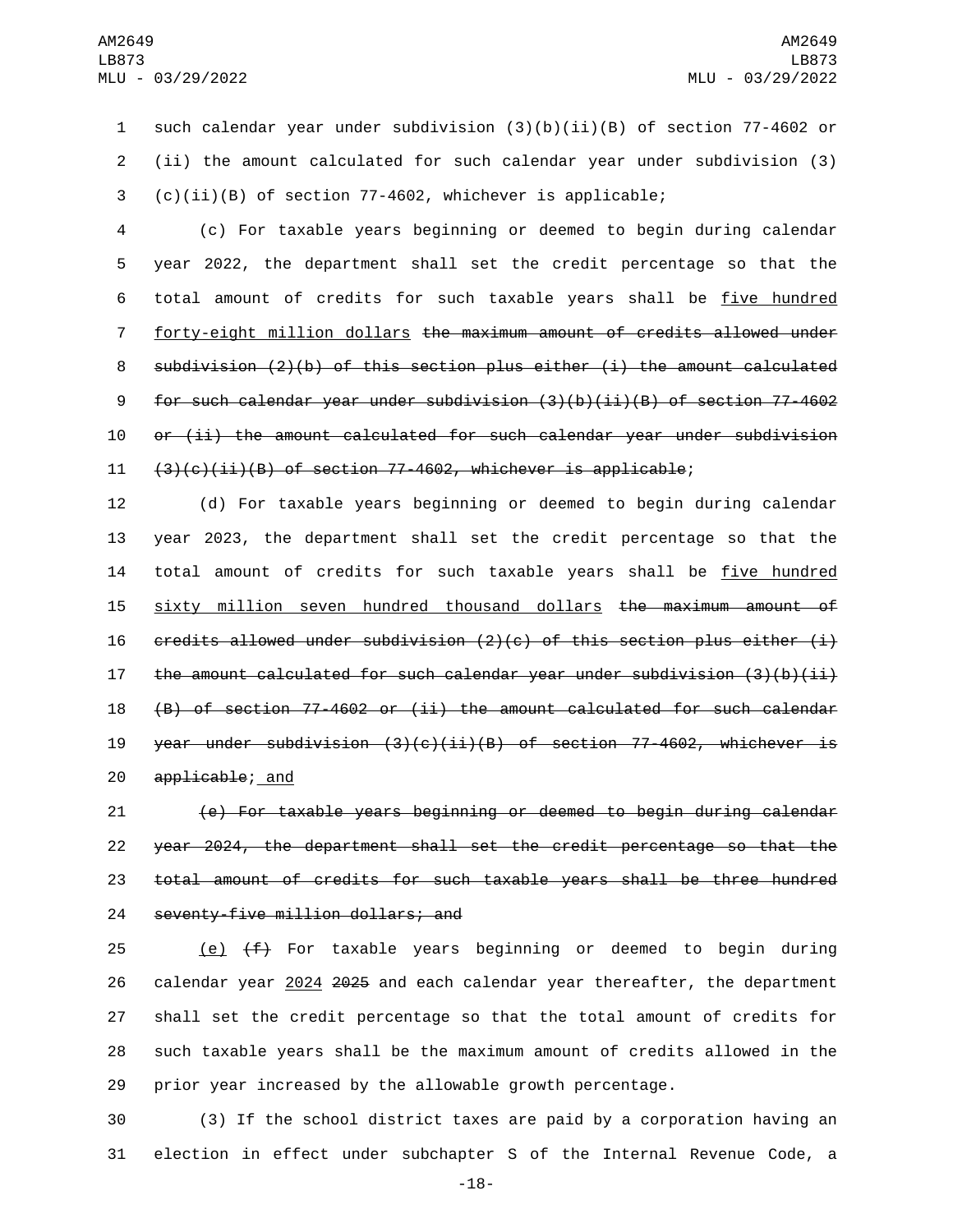partnership, a limited liability company, a trust, or an estate, the amount of school district taxes paid during the taxable year may be allocated to the shareholders, partners, members, or beneficiaries in the same proportion that income is distributed for taxable years beginning or deemed to begin before January 1, 2021, under the Internal Revenue Code of 1986, as amended. The department shall provide forms and schedules necessary for verifying eligibility for the credit provided in this section and for allocating the school district taxes paid. For taxable years beginning or deemed to begin on or after January 1, 2021, under the Internal Revenue Code of 1986, as amended, the refundable credit shall be claimed by the corporation having an election in effect under subchapter S of the Internal Revenue Code, the partnership, the limited liability company, the trust, or the estate that paid the school district taxes.

 (4) For any fiscal year or short year taxpayer, the credit may be claimed in the first taxable year that begins following the calendar year for which the credit percentage was determined. The credit shall be taken for the school district taxes paid by the taxpayer during the immediately 18 preceding calendar year.

 (5) For the first taxable year beginning or deemed to begin on or after January 1, 2021, and before January 1, 2022, under the Internal Revenue Code of 1986, as amended, for a corporation having an election in effect under subchapter S of the Internal Revenue Code, a partnership, a limited liability company, a trust, or an estate that paid school district taxes in calendar year 2020 but did not claim the credit directly or allocate such school district taxes to the shareholders, partners, members, or beneficiaries as permitted under subsection (3) of this section, there shall be allowed an additional refundable credit. This credit shall be equal to six percent, multiplied by the amount of school district taxes paid during 2020 by the eligible taxpayer.

 Sec. 7. (1) For taxable years beginning or deemed to begin on or after January 1, 2022, under the Internal Revenue Code of 1986, as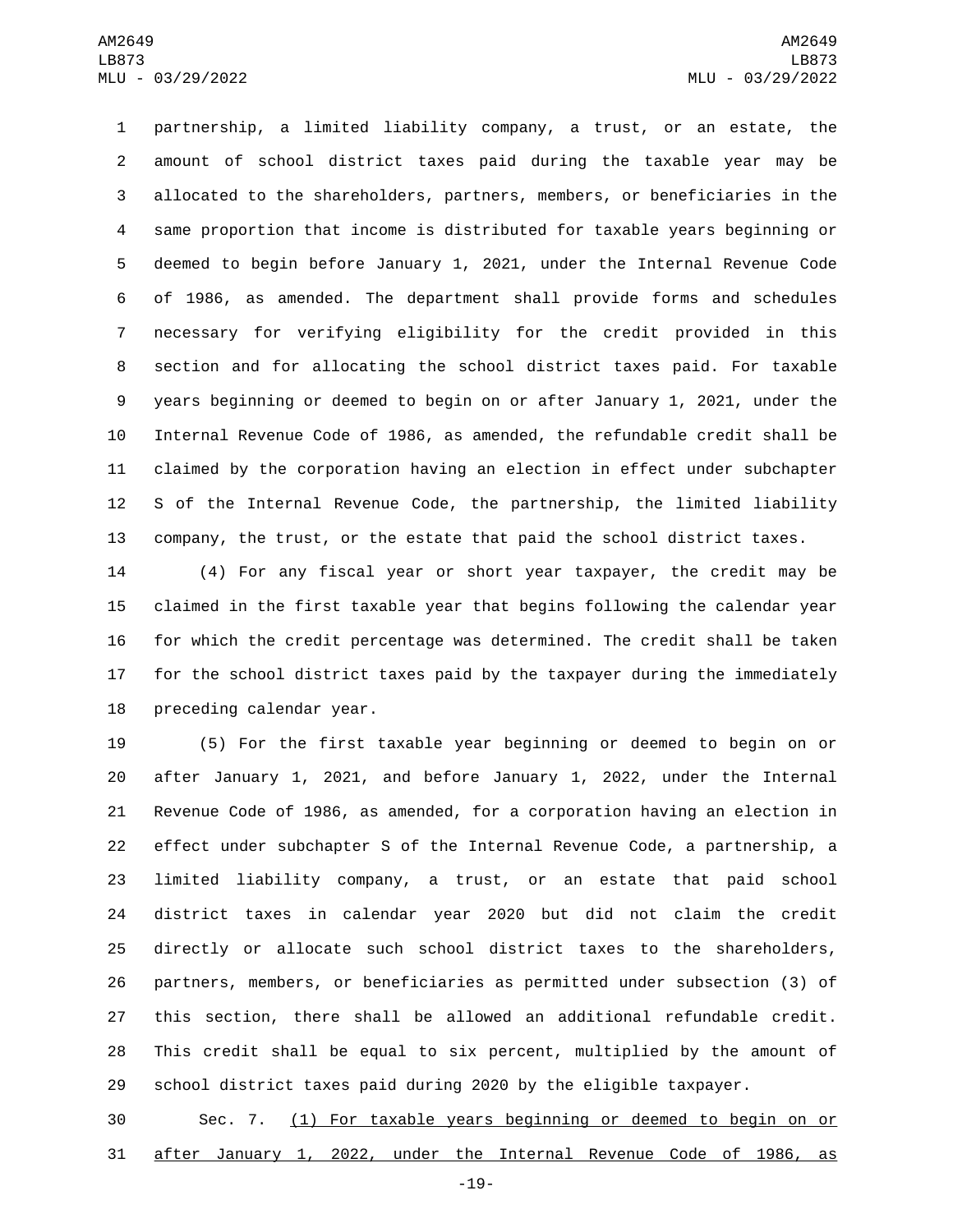| 1              | amended, there shall be allowed to each eligible taxpayer a refundable    |
|----------------|---------------------------------------------------------------------------|
| $\overline{c}$ | credit against the income tax imposed by the Nebraska Revenue Act of 1967 |
| 3              | or against the franchise tax imposed by sections 77-3801 to 77-3807. The  |
| 4              | credit shall be equal to the credit percentage for the taxable year, as   |
| 5              | set by the department under subsection (2) of this section, multiplied by |
| 6              | the amount of community college taxes paid by the eligible taxpayer       |
| $\overline{7}$ | during such taxable year.                                                 |
| 8              | $(2)(a)$ For taxable years beginning or deemed to begin during            |
| 9              | calendar year 2022, the department shall set the credit percentage so     |
| 10             | that the total amount of credits for such taxable years shall be fifty    |
| 11             | million dollars;                                                          |
| 12             | (b) For taxable years beginning or deemed to begin during calendar        |
| 13             | year 2023, the department shall set the credit percentage so that the     |
| 14             | total amount of credits for such taxable years shall be one hundred       |
| 15             | million dollars;                                                          |
| 16             | (c) For taxable years beginning or deemed to begin during calendar        |
| 17             | year 2024, the department shall set the credit percentage so that the     |
| 18             | total amount of credits for such taxable years shall be one hundred       |
| 19             | twenty-five million dollars;                                              |
| 20             | (d) For taxable years beginning or deemed to begin during calendar        |
| 21             | year 2025, the department shall set the credit percentage so that the     |
| 22             | total amount of credits for such taxable years shall be one hundred fifty |
| 23             | million dollars;                                                          |
| 24             | (e) For taxable years beginning or deemed to begin during calendar        |
| 25             | year 2026, the department shall set the credit percentage so that the     |
| 26             | total amount of credits for such taxable years shall be one hundred       |
| 27             | ninety-five million dollars; and                                          |
| 28             | (f) For taxable years beginning or deemed to begin during calendar        |
| 29             | year 2027 and each calendar year thereafter, the department shall set the |
| 30             | credit percentage so that the total amount of credits for such taxable    |
| 31             | years shall be the maximum amount of credits allowed in the prior year    |